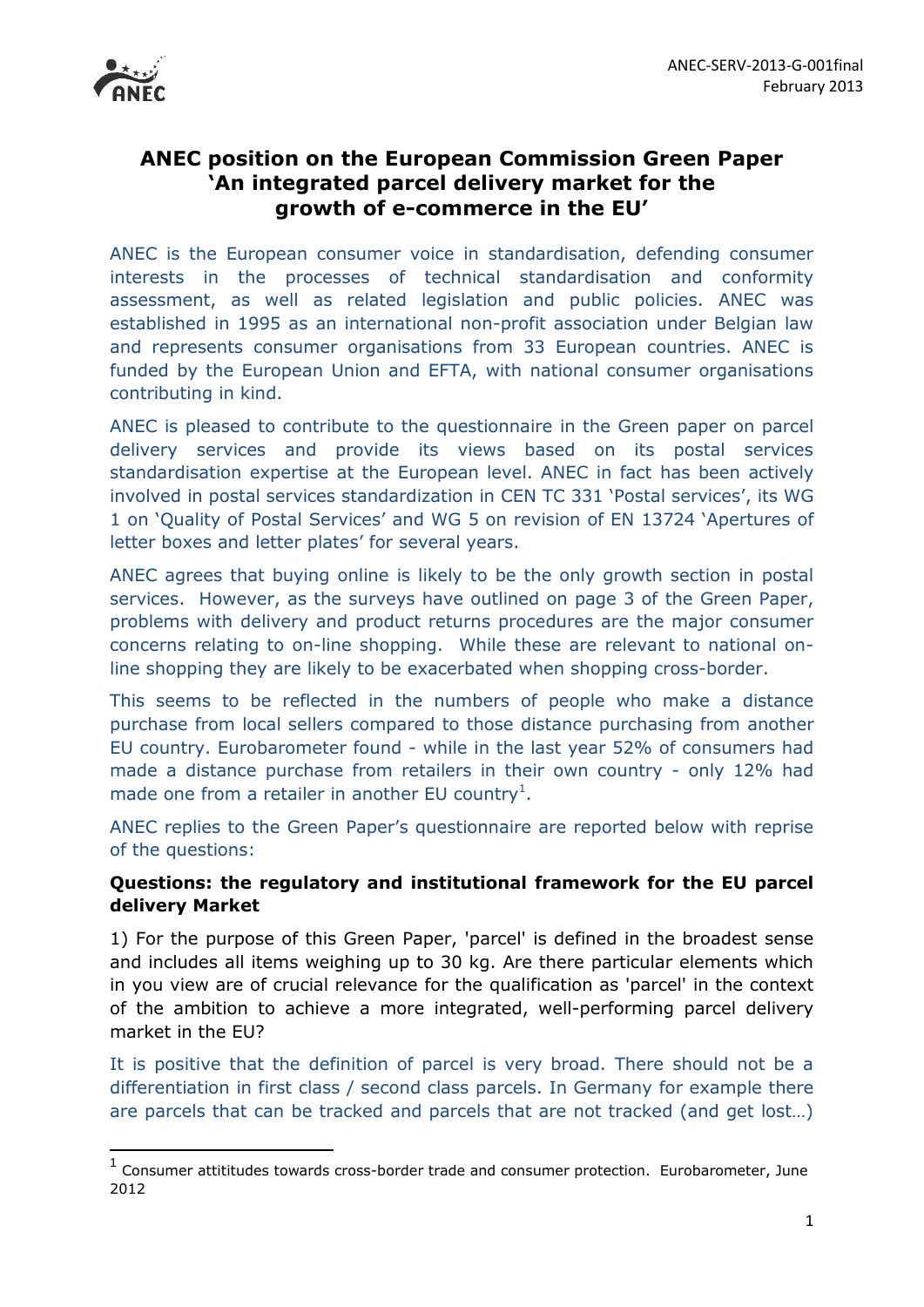

but for the consumer differences are not apparent, nor is it evident why there is a difference.

2) Is, and if so to what extent, the existing framework an obstacle to the creation of a truly integrated European parcel delivery market that meets the needs and expectations of-retailers, consumers and workers in the sector?

To promote an increase in cross-border trade whether online or otherwise, other consumer concerns will need to be addressed. While the Consumer Rights Directive does address some of these, a key barrier from the consumer's confidence point of view is the lack of effective means of redress - this is confirmed by the Cion's own data: In 2010, 62% of online consumers did not buy across a border because they were afraid of fraud, 59% did not know what to do if problems arose and 49% were worried about delivery (Consumer Market Scoreboard, 5<sup>th</sup> Edition).

We hope the proposed Directive on Alternative Disputes Resolution will address the concerns about enforcement.

At the EU Postal Forum meeting in November 2012, a representative of the SME sector mentioned the problems the varying customs policies of individual Member States caused her on-line business.

3) What are the top three challenges posed by the regulatory framework? What could be done to help you respond, in the short and long term, to these challenges?

Information, tracking, delivery (to the right person/place).

Customs duties could also make it more expensive for consumers living in certain Member States to make cross-border purchases. At the Single Market Forum held in Krakow in October 2011, an small business representative advised the problems she faced by incurring huge postal price increases for cross-border parcels when the actual geographic distance was far less than other locations within her country. These made it uneconomic for her to take orders from these cross-border customers.

The findings of FTI Consultancy quoted in the Green Paper would seem to indicate this is the case in all Member States. This found that cross-border parcel prices for non-account customers charged by national postal operators were on average twice as high as domestic prices. Higher delivery prices are likely to have a negative effect on consumers purchasing cross-border online products.

4) Do you consider there are regulatory gaps or a need for additional measures/regulation? If so, please specify.

Tracking should be a pre-requisite.

A discussion may be needed with regards to differences in customs process.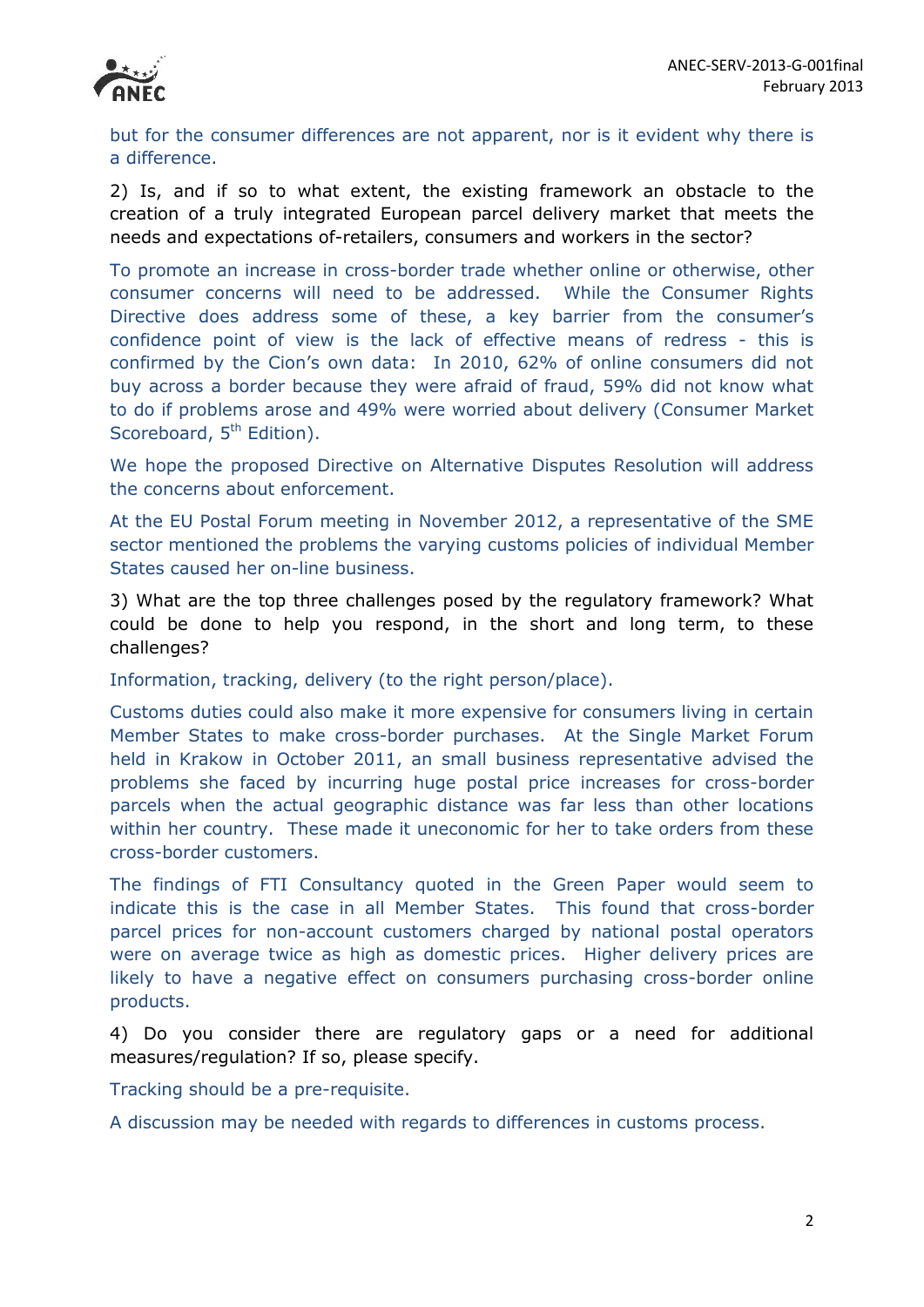

## **Questions: improving consumer experience and convenience- more transparency**

#### **5) Information on delivery options and modalities**

a) Which information should be made available to consumers on the e-retailer's website (name and contact details of the delivery operator(s), the delivery price, the time and place of delivery, information about complaint handling, track and trace options, return options)?

We believe that the delivery price, information about complaint handling and track and trace options need to be available on the retailer's website. We also think it is particularly important that there should be full information about their returns policy. This pre-contractual information is already included in the Consumer Rights Directive, so a correct transposition and enforcement is necessary to ensure that consumers are well-informed about this important features of the delivery. Standardisation of pre-contractual information could be useful.

Information on the name and contact details of the delivery operator could be useful but only if they are prepared to be contacted by the consumer and to answer their queries, particularly with regard to delivery details. We think some operators may not be prepared to deal with the consumer since there is no contractual arrangement.

Given the findings of the IMRG UK Consumer Home Delivery Review 2012 quoted in the Green Paper that 43% of respondents were concerned the item may not arrive on time, we think there should be the possibility for consumers to indicate that time is of the essence in the contract. For example, the Christmas period is likely to be a very busy one for retailers. However, a consumer may only want to make the purchase if it can be delivered before Christmas and they should be able to make this a condition of purchase. At the moment most retail websites do not allow this possibility and we think they should be required to do so. Additionally, this could be a criterion to be taken into account to assess cases of late / non-delivery and lack of conformity that could entitle the consumer to terminate the contract.

Track and trace options are usually limited to consumers being told by the retailer when the goods have been despatched with a relatively wide estimate of the time it could take to be delivered. So apart from the more expensive option of next day delivery, consumers cannot specify which day their parcel should be delivered. This is the case even when the consumer can track where the parcel is at any particular time. There is no option for the consumer to respond to this information to advise the postal operator whether there are days when they would not want the parcel to be delivered because they will not be at home.

As the research quoted above found, consumers would prefer more certain delivery times to be quoted. 65% of the respondents said that the risk of no-one being at home to receive the item would prevent them shopping online. 43% of the respondents said that too vague delivery time slots were a major concern.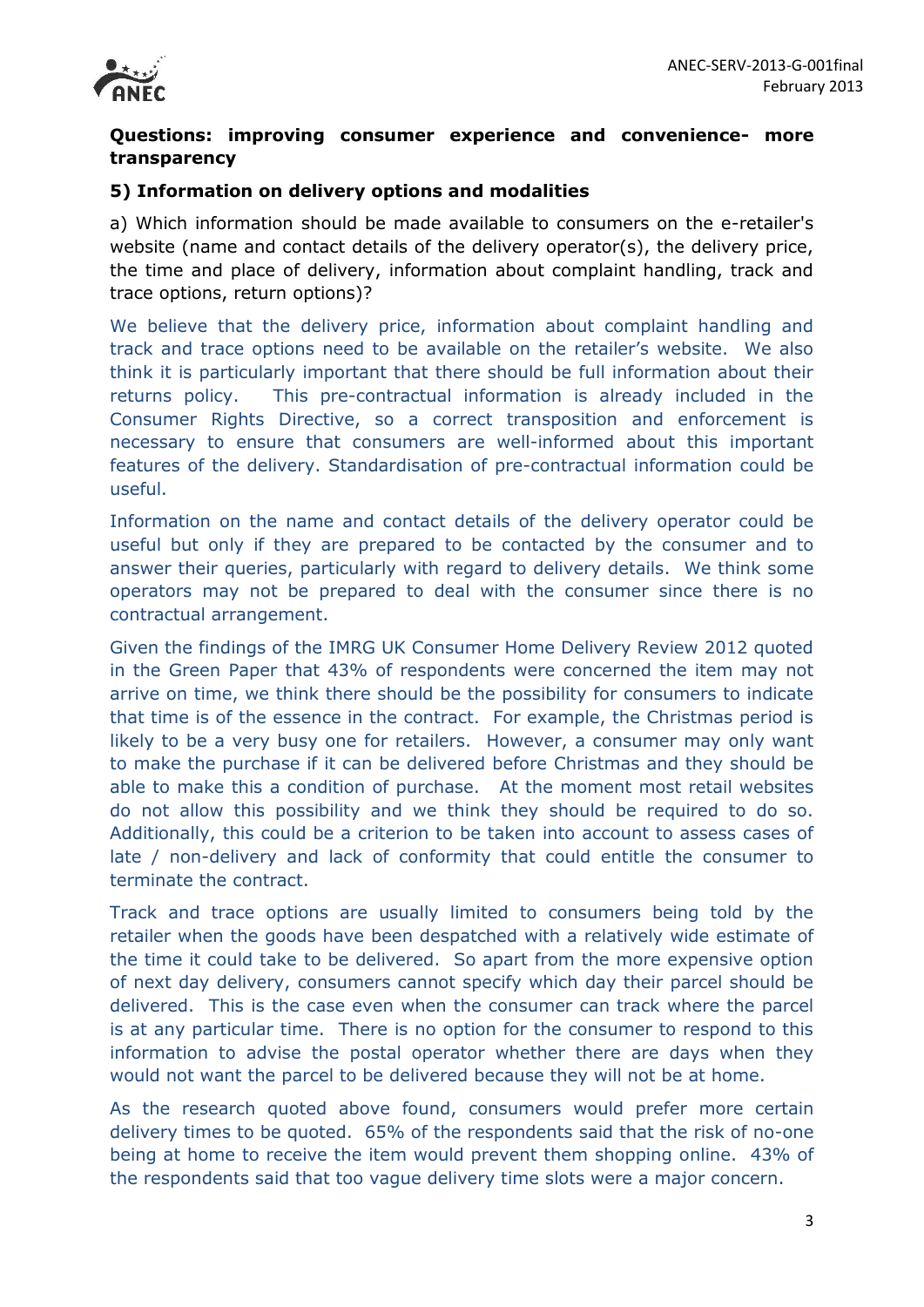

 $\overline{a}$ 

It is encouraging to hear that postal operators are trying to find ways of improving the delivery options for consumers. Also a working group of CEN TC 331 is currently working on a standard that will allow for letter boxes to be large enough to take bigger parcels. However, these options are likely to depend on the cultural preferences of individual Member States<sup>2</sup>.

b) Taking into account the risk of information overload, what could be done to provide consumers at the right moment with clear, transparent and comparable information on delivery?

Information templates in some cases (see also reply to question 6.a)

#### **6) Information on the quality/performance of delivery**

a) **Performance indicators** relate, for instance, to the speed of delivery, the geographic coverage of the delivery operator, delays, damaged or lost items. How can such performance-related information be measured and gathered? Would publishing the results of such performance indicators create added value for consumers? Is there a need to develop standards to monitor such performance levels?

We do not see information on the quality and performance of delivery would be of particular use for consumers. They have no choice but to accept the postal delivery systems the retailer has chosen. We doubt that consumers buying from a retailer online would break off the purchase to seek performance indicators of the postal operator used. We think this would more certainly be the case where there is more than one postal operator involved (which is particularly likely to be the case in cross-border purchases).

However, performance indicators may be of interest to retailers, particularly SMEs to better inform their choice. We think creating relevant standards would be the obvious answer to developing performance indicators whether at CEN or ISO level. However, standards are only voluntary and therefore may not be adopted by all operators involved in parcel delivery.

b) Would **trust labels** (e.g. a certificate given by an industry association that the delivery process of an operator can be trusted as they meet requirements based on best practice) offer a more efficient way to increase consumers' confidence?

Not without standardized PI and measurement methods

c) Would **ISO certification** of a quality process aiming at efficient delivery be an appropriate tool to increase consumers' confidence?

Depending on what the criteria is. Again: PI need to be defined, standardized and measured.

 $2$  It was, for example, a surprise to ANEC that recent research conducted by the UK regulator found that, despite having letter plates which can only take parcels of the size of single CDs and DVDs, there was significant opposition from UK consumers to having letter boxes or parcel kiosks. 50% were strongly against the idea of mail being delivered to the boundary of the property and 77% strongly against delivery to a alternative delivery point Review of postal users' needs. Ofcom. October 2012.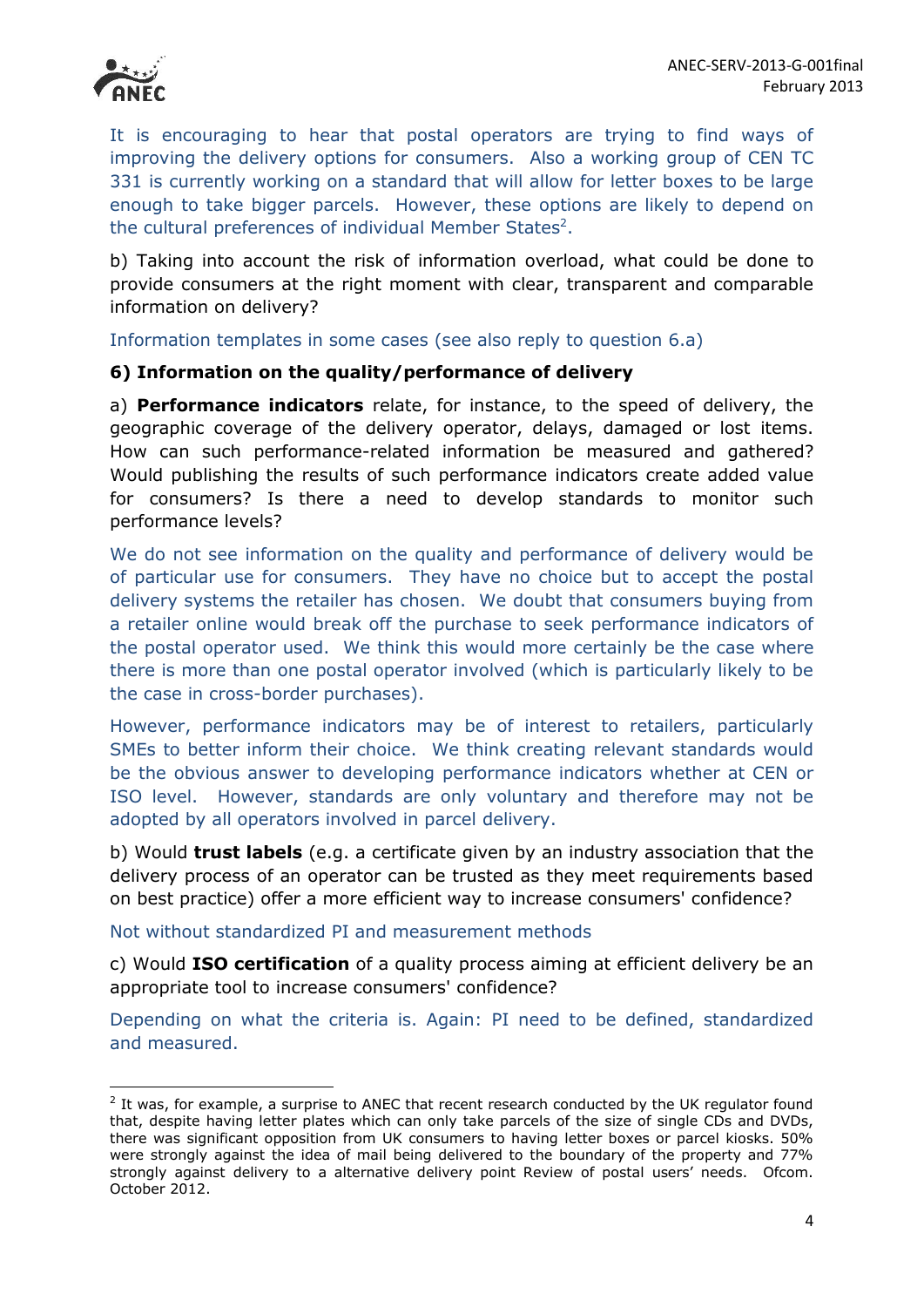

## **7) Independent supervision:**

Who should take the lead to monitor performance: an industry organisation, an independent body, a regulator?

## A regulator or an independent body

#### **Questions: increasing consumer experience and convenience – better services and more safeguards**

#### **8) Possible need and scope of a universal delivery service for parcels:**

a) Is there a need for a new universal service obligation to address the ubiquity, affordability and quality of parcel delivery services?

We don't think a universal service obligation is needed. Quality issues can be addressed (and shall be addressed) for all providers and on a free market.

We do not understand how the Universal Service Obligation (USO) could be developed for this market. The USO only applies to postal operators designated to fulfil the universal service obligation and the services that have been designated to form the universal service. To date these remain the original monopoly suppliers in most Member States, mainly due to their ability to fulfil delivery in the 'last mile'.

The reason that the USO only covers parcels up to 20 Kg was because it was deemed the parcel market was sufficiently liberalised not to need to be subjected to regulation. Further the USO is designed in recognition that in a liberalised market, certain customers may not be attractive and so may be excluded from a market of general interest.

We agree that the USO may need to change over time to reflect changing situations. So for example ANEC argued that access to broadband should be included in in the concept of Universal Service of electronic communications in order to increase accessibility<sup>3</sup> because it was considered that access to broadband had become basic to enable full participation in society.

However, we are not aware of any sections of society that are excluded from buying online, provided they have access to the internet and that the trader can deliver in certain areas (e.g. rural areas). The pricing element is also important depending to where the product is delivered the price can vary.

#### **9) Improving consumer experience**

**.** 

a) Taking into account the existing set of consumer rights, how could consumer concerns and complaints about delivery be addressed most effectively?

We suggest take into account ISO 10002 and ISO 10003 standards on complaints handling and dispute resolution.

 $3$  See ANEC Statement "Universal Service in the digital era" IMCO Committee seminar, European Parliament, Brussels, 11 April 2011 [\(http://www.anec.eu/attachments/ANEC-DFA-2011-G-](http://www.anec.eu/attachments/ANEC-DFA-2011-G-018.pdf)[018.pdf\)](http://www.anec.eu/attachments/ANEC-DFA-2011-G-018.pdf). It seems however that the issue will be more likely tackled in the Commission proposal for a directive on web-accessibility.